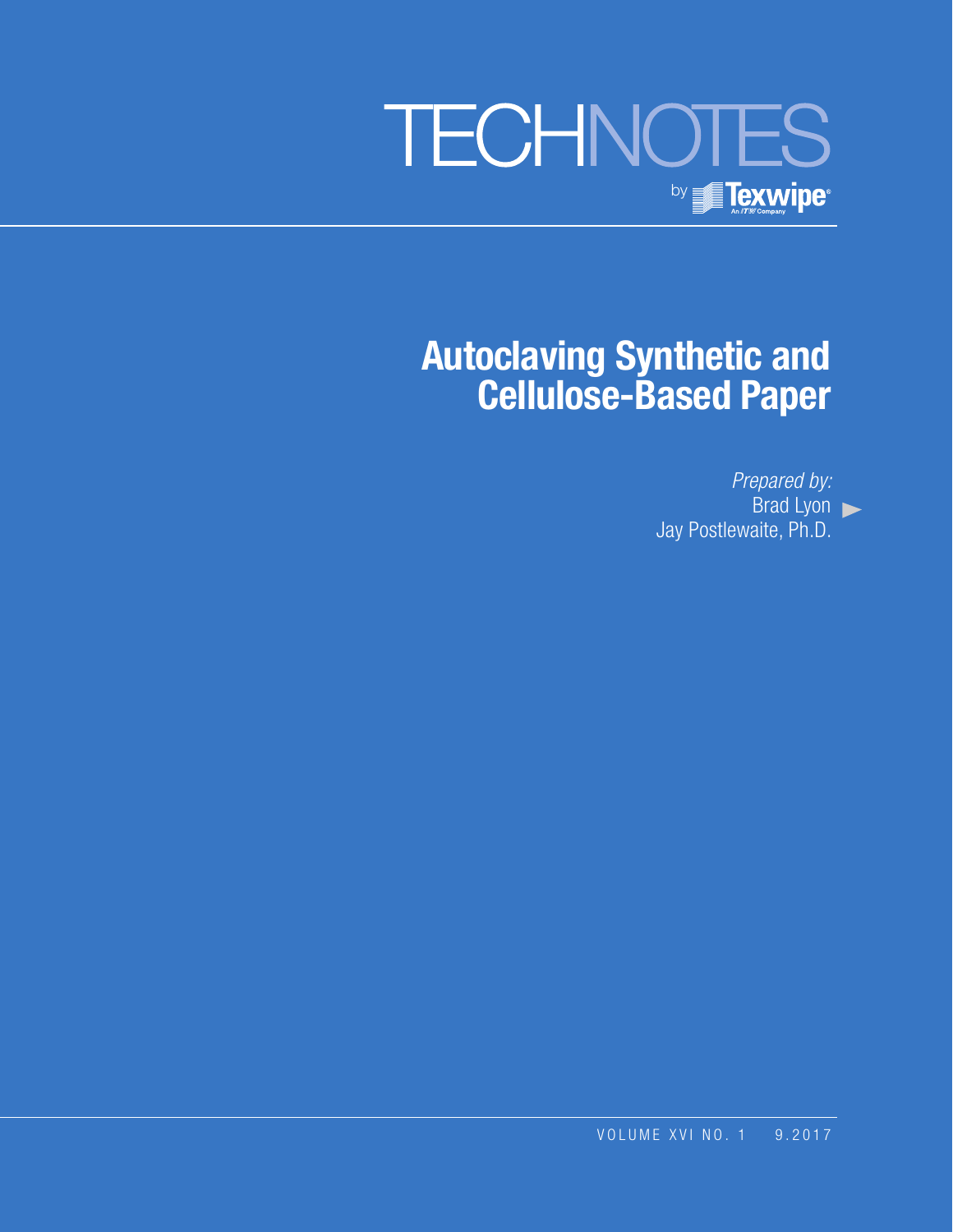## **Autoclaving Synthetic and Cellulose-Based Paper**

## **Summary**

Texwipe's TexWrite® products offer a complete system for stationery use in any contamination-controlled manufacturing environment. We back our materials with advanced testing and quality control to assure cleanliness and consistency.

There are two kinds of paper in Texwipe's portfolio, a synthetic product, TX5800, and cellulose-based (normal) paper treated with a coating to reduce the emission of particles and fibers. The second category comes in three basis weights: 18, 22 and 30 pounds. These part numbers are:

#### **Droducto**

| Description                                                         | Packaging         | Case     |
|---------------------------------------------------------------------|-------------------|----------|
| TexWrite® MP $10 -$ Synthetic                                       |                   |          |
| 8.5" x 11", green/white loose sheets, unlined                       | 100 sheets / pack | 5 packs  |
| TexWrite® 30 - 30# Cellulose with Polymer Reinforcement             |                   |          |
| 8.5" x 11", white loose sheets, unlined                             | 250 sheets / pack | 10 packs |
| TexWrite <sup>®</sup> 22 – 22# Cellulose with Polymer Reinforcement |                   |          |
| 8.5" x 11", blue loose sheets, unlined                              | 250 sheets / pack | 10 packs |
| 8.5" x 11", yellow loose sheets, unlined                            | 250 sheets / pack | 10 packs |
| 8.5" x 11", white loose sheets, unlined                             | 250 sheets / pack | 10 packs |
| 8.5" x 11", blue loose sheets, unlined<br>3-hole punched            | 250 sheets / pack | 10 packs |
| 8.5" x 11", green loose sheets, unlined                             | 250 sheets / pack | 10 packs |
| TexWrite® $18 - 18$ # Cellulose with Polymer Reinforcement          |                   |          |
| 8.5" x 11", blue loose sheets, unlined                              | 250 sheets / pack | 10 packs |
|                                                                     |                   |          |

## Synthetic Paper

TX5800 is manufactured from a microporous, polyolefin-based material.

While Texwipe does not have a report or document for its autoclavability, other customers have reported that TX5800 is autoclavable under saturated steam conditions (121°C) for 30 minutes, 10 minute drying cycle. *Validation under your specific conditions is required.*

> For the best product performance, the heat and steam must be evenly distributed. It is suggested that no more than five sheets are stacked flat with wipers placed between the sheets to prevent them from sticking together or curling. Another option is to hang the sheets in the autoclave. This paper performs better under autoclave conditions than the cellulose-based paper. D.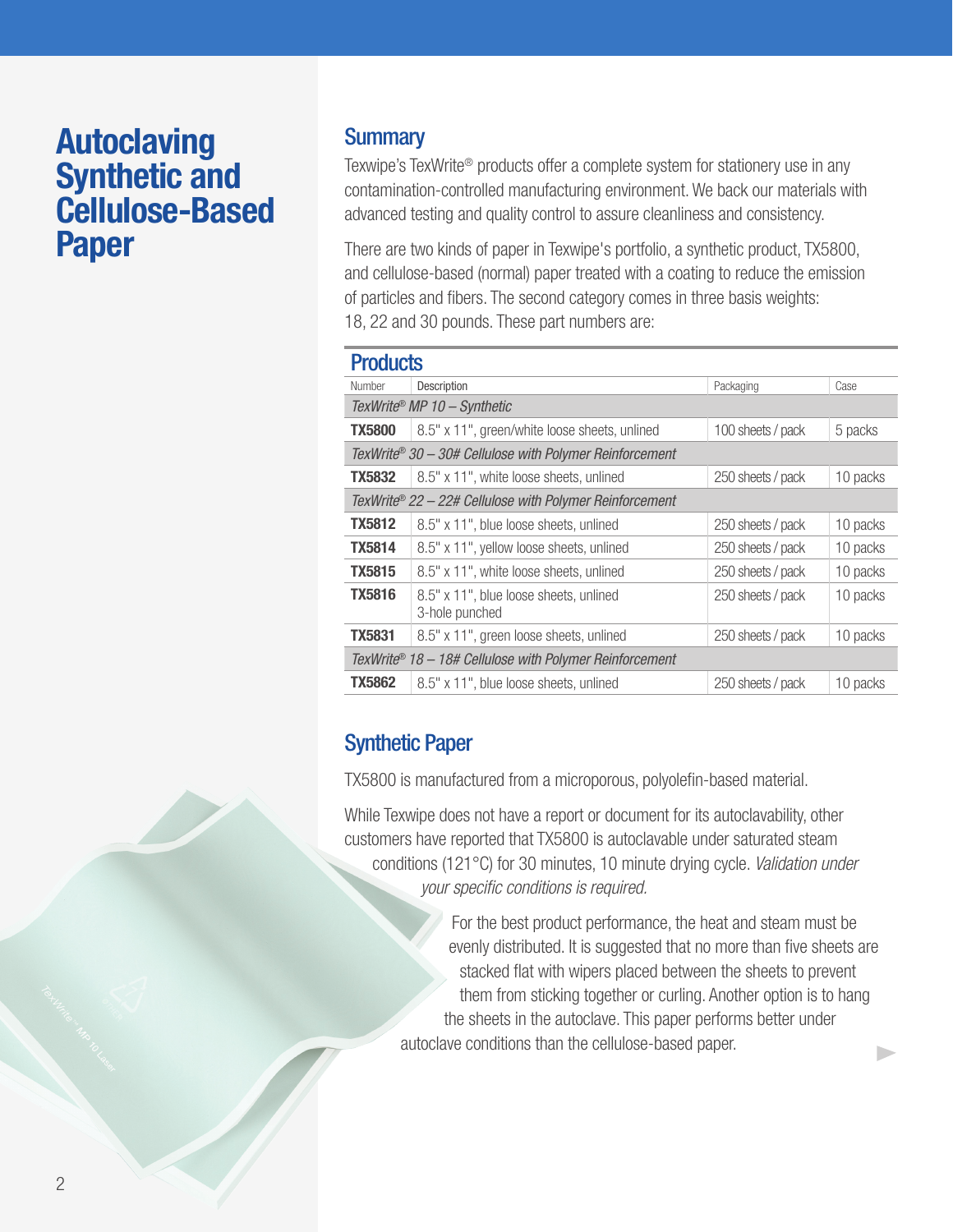### Cellulose-Based Paper

These paper products will be different after being exposed to steam in the autoclaving process. The fibers in the paper swell after being exposed to steam like other kinds of paper. Some colorant may also be extracted from the paper.

The best conditions for autoclaving are under saturated steam conditions (121°C) for 30 minutes, 10 minute drying cycle. *A validation under your specific conditions is required.*

For the best product performance, the heat and steam must be evenly distributed. It is suggested that no more than five sheets of cellulosebased paper be stacked flat with knit polyester-type, not hydroentangled (Technicloth®), wipers placed between the sheets to prevent the sheets from sticking together and to reduce curling. Another option is to try hanging the sheets in the autoclave.

## au•to•clave

/'ôdō,klāv/

*noun*

1. An apparatus (as for sterilizing) using superheated steam under pressure.

*verb*

1. To subject to the actions of an autoclave.